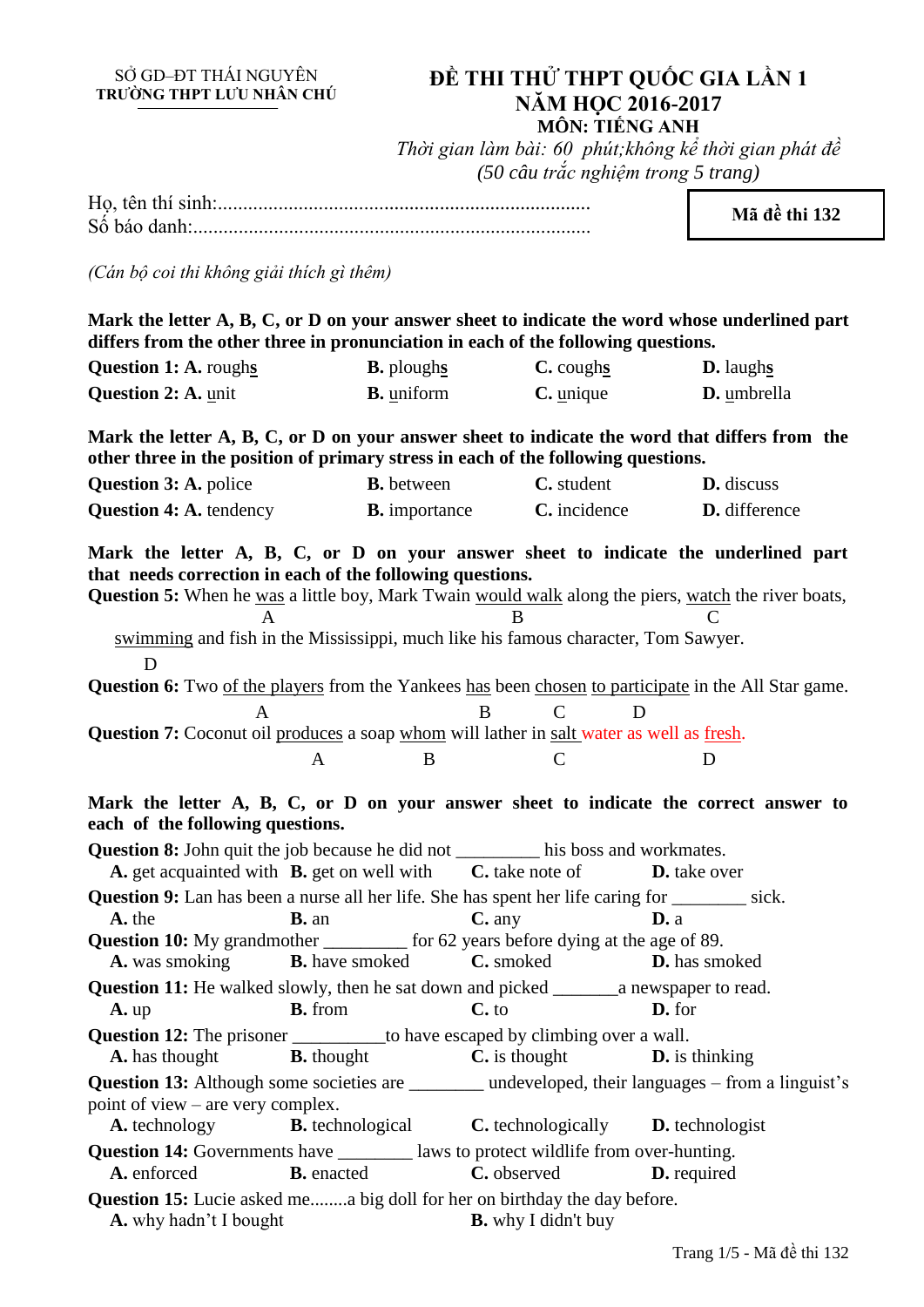| <b>C.</b> why had I not bought                                                                                                                                                                                                                                                                        |                                                                                                                                                                                           | <b>D.</b> why I had not bought                                                                    |                                                                                                                    |  |  |  |
|-------------------------------------------------------------------------------------------------------------------------------------------------------------------------------------------------------------------------------------------------------------------------------------------------------|-------------------------------------------------------------------------------------------------------------------------------------------------------------------------------------------|---------------------------------------------------------------------------------------------------|--------------------------------------------------------------------------------------------------------------------|--|--|--|
|                                                                                                                                                                                                                                                                                                       |                                                                                                                                                                                           | <b>Question 16:</b> The government has measures of increasing the price of goods against the      |                                                                                                                    |  |  |  |
| inflation.                                                                                                                                                                                                                                                                                            |                                                                                                                                                                                           |                                                                                                   |                                                                                                                    |  |  |  |
| A. carried                                                                                                                                                                                                                                                                                            | <b>B.</b> made                                                                                                                                                                            | <b>C.</b> achieved                                                                                | <b>D.</b> taken                                                                                                    |  |  |  |
|                                                                                                                                                                                                                                                                                                       | <b>A.</b> advantage <b>B.</b> profit <b>C.</b> charge                                                                                                                                     |                                                                                                   | <b>D.</b> interest                                                                                                 |  |  |  |
|                                                                                                                                                                                                                                                                                                       |                                                                                                                                                                                           |                                                                                                   | Question 18: UCSA is a central agency which acts on ______ of UK universities and colleges of                      |  |  |  |
| higher education.<br>A. belief                                                                                                                                                                                                                                                                        | <b>B.</b> behind <b>C.</b> benefit                                                                                                                                                        |                                                                                                   | <b>D.</b> behalf                                                                                                   |  |  |  |
|                                                                                                                                                                                                                                                                                                       |                                                                                                                                                                                           |                                                                                                   |                                                                                                                    |  |  |  |
| Question 19: Scarcely had he stepped out of the room________ he heard a loud laughter within.<br>A. until                                                                                                                                                                                             | <b>B.</b> then                                                                                                                                                                            | $C.$ when                                                                                         | <b>D.</b> than                                                                                                     |  |  |  |
| Mark the letter A, B, C, or D on your answer sheet to indicate the most suitable<br>response to complete each of the following exchanges.<br><b>Question 20:</b> Marx is giving Pam a present on his 18th birthday party.<br>- Marx: "I have bought you a toy. Happy birthday to you!" - Pam: "_____" |                                                                                                                                                                                           |                                                                                                   |                                                                                                                    |  |  |  |
| A. Have a nice day!                                                                                                                                                                                                                                                                                   | A. Have a nice day!<br>C. What a lovely toy! Thanks.                                                                                                                                      | <b>B.</b> What a pity!<br><b>D.</b> The same to you!                                              |                                                                                                                    |  |  |  |
| <b>Question 21:</b> Monica and Mathew are talking about recycling.                                                                                                                                                                                                                                    |                                                                                                                                                                                           |                                                                                                   |                                                                                                                    |  |  |  |
| Mathew: ""                                                                                                                                                                                                                                                                                            |                                                                                                                                                                                           |                                                                                                   | - Monica: "I think we should recycle these bags. It will help protect the environment." -                          |  |  |  |
| A. Never mind.<br><b>C.</b> It's rubbish. We shouldn't use it.                                                                                                                                                                                                                                        |                                                                                                                                                                                           | <b>B.</b> You can't say that again.<br><b>D.</b> I can't agree with you more.                     |                                                                                                                    |  |  |  |
| meaning to the underlined part in each of the following questions.<br>Question 22: Many scientists agree that global warming poses great <i>threats</i> to all species on Earth.<br>A. risks                                                                                                          | <b>B.</b> irritations <b>C.</b> fears                                                                                                                                                     |                                                                                                   | Mark the letter A, B, C, or D on your answer sheet to indicate the word that is CLOSEST in<br><b>D.</b> annoyances |  |  |  |
| who have been bitten is high.                                                                                                                                                                                                                                                                         |                                                                                                                                                                                           |                                                                                                   | Question 23: The venom of coral snakes is especially <b>potent</b> and the mortality rate among humans             |  |  |  |
| <b>A.</b> abundant <b>B.</b> impure                                                                                                                                                                                                                                                                   |                                                                                                                                                                                           | C. contagious                                                                                     | <b>D.</b> powerful                                                                                                 |  |  |  |
| Mark the letter A, B, C, or D on your answer sheet to indicate the word(s) OPPOSITE in<br>meaning to the underlined word(s) in each of the following questions.<br><b>Question 24:</b> The shop assistant have to <b>break off</b> the conversation to serve a customer.                              |                                                                                                                                                                                           |                                                                                                   |                                                                                                                    |  |  |  |
| A. begin                                                                                                                                                                                                                                                                                              | <b>B.</b> interrupt                                                                                                                                                                       | C. continue                                                                                       | D. hurry                                                                                                           |  |  |  |
| <b>Question 25:</b> If you are <b>at a loose end</b> this weekend, I will show you round the city.                                                                                                                                                                                                    |                                                                                                                                                                                           |                                                                                                   |                                                                                                                    |  |  |  |
| A. occupied                                                                                                                                                                                                                                                                                           | <b>B.</b> free                                                                                                                                                                            | C. reluctant                                                                                      | D. confident                                                                                                       |  |  |  |
| Mark the letter A, B, C, or D on your answer sheet to indicate the sentence that is closest in<br>meaning to each of the following questions.                                                                                                                                                         |                                                                                                                                                                                           |                                                                                                   |                                                                                                                    |  |  |  |
| Question 26: "I'll be back before 8. 30" Said Sue.<br><b>C.</b> Sue promised to be back before 8.30.<br><b>Question 27:</b> It is said that two men were arrested after the explosion.                                                                                                                | <b>A.</b> Sue said that I would be back before 8.30.<br>A. Two men were said to be arrested after the explosion.<br><b>B.</b> Two men are said to have been arrested after the explosion. | <b>B.</b> Sue encouraged to be back before 8.30.<br><b>D.</b> Sue offered to be back before 8.30. |                                                                                                                    |  |  |  |
| C. People said two men be arrested after the explosion.<br><b>D.</b> Two men are said to be arrested after the explosion.                                                                                                                                                                             |                                                                                                                                                                                           |                                                                                                   |                                                                                                                    |  |  |  |
| <b>Question 28:</b> We couldn't have managed without my father's money.<br>A. Had it not been for my father's money, we couldn't have managed.                                                                                                                                                        |                                                                                                                                                                                           |                                                                                                   |                                                                                                                    |  |  |  |

**B.** We could have managed with my father's money.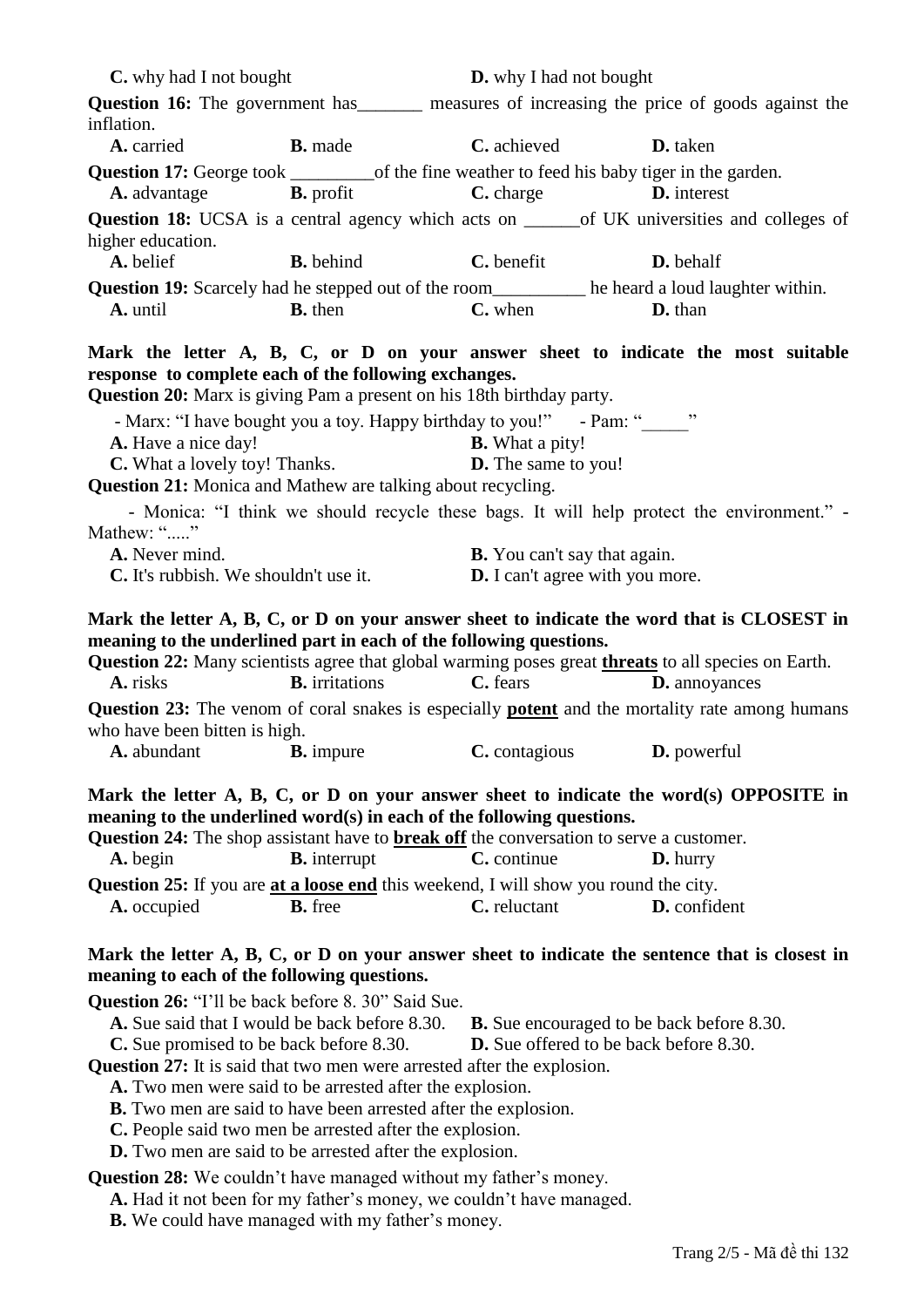**C.** If we could managed, my father's money would be there.

**D.** If we couldn't have managed, we would have had my father's money.

#### **Mark the letter A, B, C, or D on your answer sheet to indicate the sentence that best combines each pair of sentences in the following questions.**

**Question 29:** She never responded to the invitation we sent. We assumed she wasn't coming.

**A.** She never responded to the invitation we sent, whether we assumed she wasn't coming.

**B.** While we assumed she wasn't coming, she never responded to the invitation we sent.

**C.** She never responded to the invitation we sent; however we assumed she wasn't coming.

**D.** Because she never responded to the invitation we sent, we assumed she wasn't coming.

**Question 30:** He felt tired. However, he was determined to continue to climb up the mountain.

**A.** He felt so tired that he was determined to continue to climb up the mountain.

**B.** As a result of his tiredness, he was determined to continue to climb up the mountain.

**C.** Tired as he might feel, he was determined to continue to climb up the mountain.

**D.** Feeling very tired, he was determined to continue to climb up the mountain.

## **Read the following passage and mark the letter A, B, C, or D on your answer sheet to indicate the correct word or phrase that best fits each of the numbered blanks from 31 to 35.**

We are using up the world's petroleum. We use it in our cars and to heat our building in winter. Farmers use petrochemicals to (31)\_\_\_\_\_\_ the soil rich. They use them to kill insects eating plants. These chemicals go into rivers and lakes and kill the fish there. Thousands of pollutants also go into the air and pollute it.Winds carry this (32)\_\_\_\_\_ air to other countries and other continents.

Poor farmers use the same land over and over . The land needs a rest so it will be better next year. (33)  $\qquad$ , the farmers must have food this year. Poor people cut down forests for firewood. In some areas when trees are gone, the land  $(34)$  desert. Poor people can't save the environment for the future . This is not a problem for one country or one area of the world. It ia s problem for all humans. The people and the nations of the world must work together to (35) the world's resources.

| <b>Question 31: A. make</b>      | <b>B.</b> enrich   | $C.$ let     | <b>D.</b> change    |
|----------------------------------|--------------------|--------------|---------------------|
| <b>Question 32: A. pollute</b>   | <b>B.</b> polluted | C. pollution | <b>D.</b> polluting |
| <b>Question 33: A. Therefore</b> | <b>B.</b> Although | C. Or else   | D. However          |
| <b>Question 34: A. changes</b>   | <b>B.</b> gets     | C. becomes   | <b>D.</b> turns     |
| <b>Question 35: A. recycle</b>   | <b>B.</b> use      | C. conserve  | D. keep             |

## **Read the following passage and mark the letter A, B, C, or D on your answer sheet to indicate the correct answer to each of the questions from 36 to 42.**

## **AFTERMATH OF AN OIL SPILL**

In 1989, the oil tanker Exxon-Valdez **ran aground on** a reef in Prince William Sound in Alaska spilling 11 million gallons of oil. The spill fouled up about 1300 miles of shoreline and caused the death of some 300,000 birds. One of the most vibrant ecosystems on planet Earth was gravely affected by this horrendous disaster.

Now, about twelve years later. journalists and television news reporters have returned to the scene to look for signs of lingering damage or alternatively of positive healing. It comes as no surprise that they report they have found both, although the balance still tips heavily in favor of damage.

On the damage side, oily residues still continue to mar the beaches while traces of oil are still staining the waters off the coast. The once bountiful herring population is now drastically reduced, thus affecting the entire food web. Earlier, 2600 sea otters had perished and there are no signs that the sea otter will ever recover from this initial blow. Many bird species have also similarly not quite recovered and this includes species such as the cormorant, the guillemot, and the marbled murelet.

Equally serious, if not more so, reporters have discovered the presence of polycyclic aromatic hydrocarbons in stream beds at concentration levels exceeding the maximum allowed by the state. If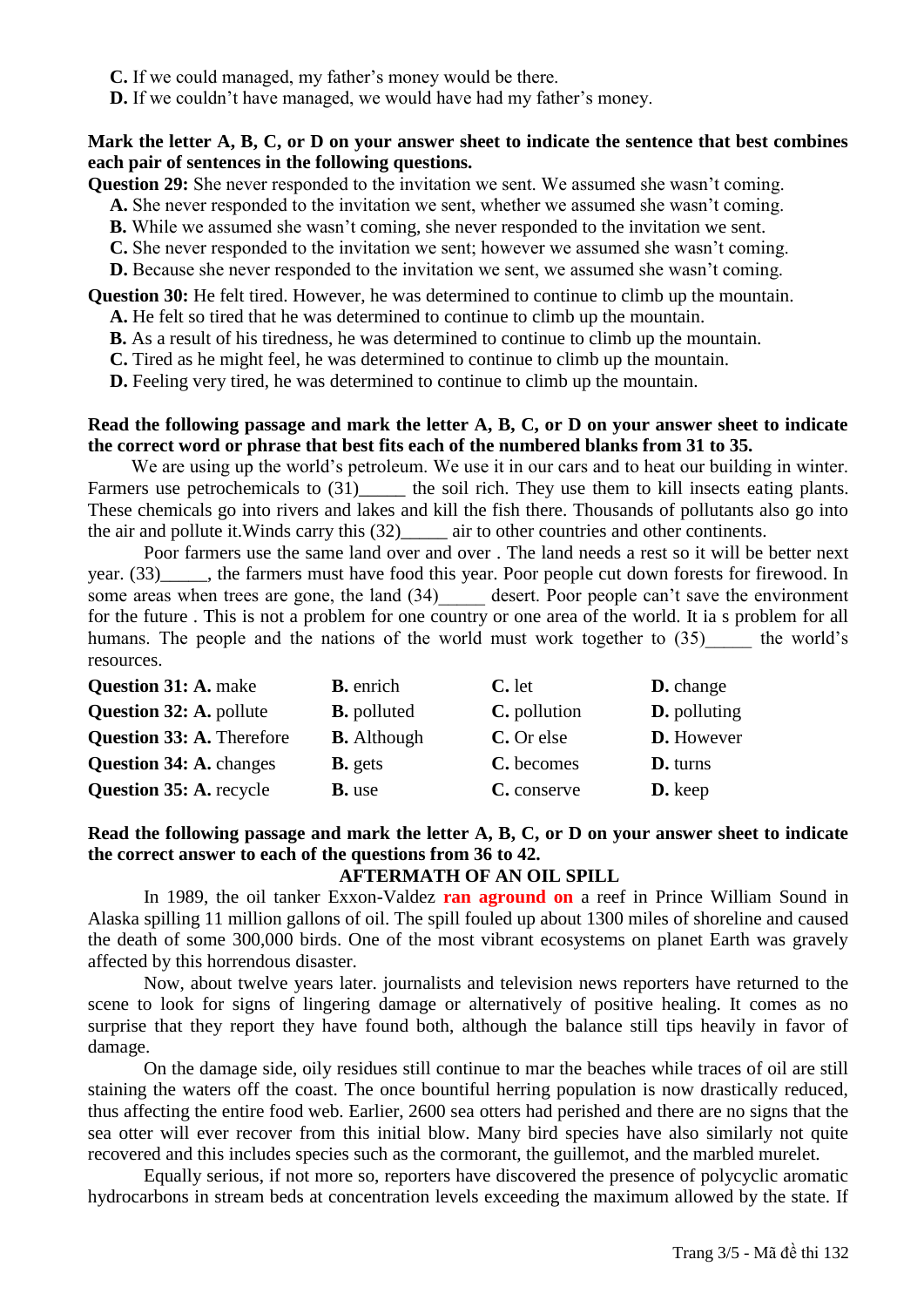prompt action is not taken, these hydrocarbons will continue to harm and possibly kill young salmon for years to come.

Human destinies have also been affected. The livelihood of fishermen has been seriously threatened and although in the days following the spill, they have successfully sued Exxon company for damages, they have yet to see a penny of the award. This is because Exxon is appealing against the award of US\$5 billion. While waiting for the appeal to come through, bitterness continues to be rife among the fishermen.

On the healing side, reporters have noted that the bald eagle has made complete recovery. The outlook also seems good for inter-tidal and sub-tidal communities.

**Question 36:** In general, an oil spill ................

**A.** causes the death of thousands of animals **B.** affects the entire planet Earth **C.** affects the ecosystem **D.** causes the death of thousands of birds

**Question 37:** What inference can you draw about an oil spill from paragraph 2 ?

**A.** The effects of an oil spill takes years to overcome.

**B.** Healing always takes place after an oil spill.

**C.** Journalists want to report the truth.

**D.** Televising the actual evidence is the best proof.

**Question 38:** The author says that some bird species have not quite recovered. What does he mean by this?

**A.** Their habitat is completely destroyed. **B.** Their numbers are still very small.

- 
- **C.** Their feathers are still covered with oil. **D.** Their sources of food are destroyed

**Question 39:** "*The concentration levels of polycyclic aromatic hydrocarbons are very high in stream beds*"

What inference can be drawn from this about the nature of pollution ?

**A.** Pollution from the sea is filtering into the rivers.

**B.** Pollution levels are getting higher.

**C.** The outcome of an oil spill must be constantly monitored.

**D.** The outcome of an oil spill is hydrocarbons.

**Question 40:** In paragraph 4, what inference can one draw about the life-cycle of salmon ?

**A.** Young salmon are born alive.

**B.** Salmon like rivers for safety.

**C.** Young salmon are hatched from eggs.

**D.** Salmon produce their young in upstream river.

**Question 41:** Why are the fishermen very bitter ?

**A.** There is no more fish to catch.

**B.** They did not receive any money from the award.

**C.** Their environment is destroyed.

**D.** Since Exxon is appealing, they are afraid they might lose their money.

**Question 42:** What do inter-tidal and sub-tidal communities refer to ?

**A.** Swimmers who frequent the beach **B.** The fishermen

**C.** The people who live along coast **D.** Marine life

## **Read the following passage and mark the letter A, B, C, or D on your answer sheet to indicate the correct answer to each of the questions from 43 to 50.**

We drink lots of beverages in our daily lives. Advertisements tell us we should choose beverages like diet soda and energy drinks. But are these really healthy choices?

Diet soda is like normal soda, but it is sweetened with artificial sweeteners instead of sugar. As a result, it does not contain any calories. Diet soda is advertised as a healthier option than regular soda. However, new studies show a link between obesity and diet soda. It is thought that calorie-free sweeteners may cause cravings for sugar, just like sugar itself does. Scientists also think artificial sweeteners might cause problems with the signals that tell our brains we are full. Aside from weight gain, diet sodas could also be responsible for heart disease, diabetes, and other diseases.